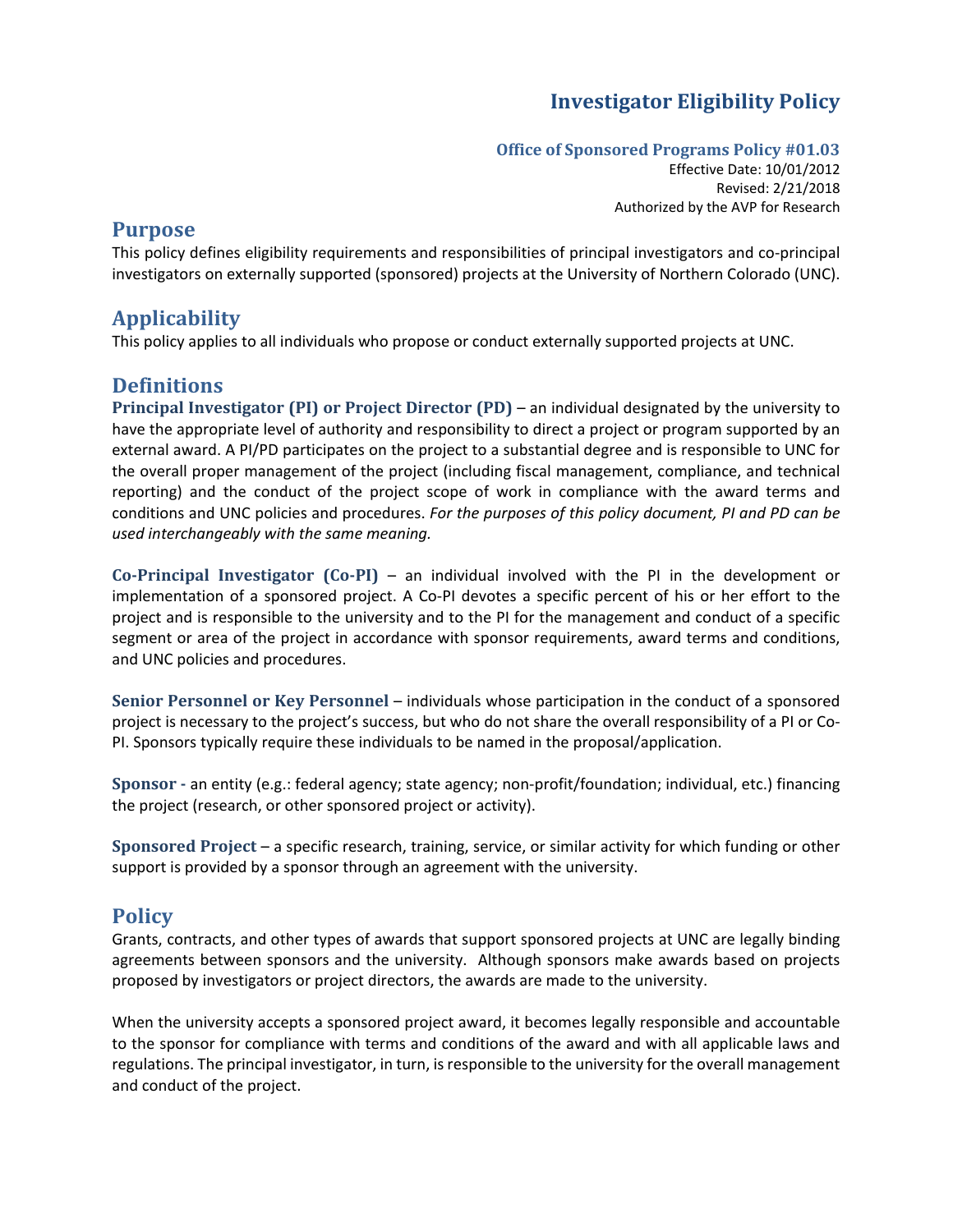To ensure that it can meet its contractual obligations to a sponsor, UNC limits eligibility of PIs and Co-PIs to individuals with appropriately defined affiliations with the university.

## **Eligibility Categories for Investigator Status**

**Automatic:** PI or Co-PI status is automatically granted to current UNC faculty members in contractrenewable, tenure-track, or tenured positions, and to professional administrative exempt staff in positions of assistant or associate director and higher. Automatic eligibility for PI and Co-PI status terminates upon retirement from UNC. Faculty or staff members nearing retirement must seek an exception, as outlined below, to continue serving as a PI on an existing grant or as a Co-PI on a new proposal or an existing grant.

**Conditional:** PI or Co-PI status is allowable if every conditional specification/requirement is met and documented with OSP. Conditional status does not require an exception application.

**Exception:** PI or Co-PI status requires an exception application to the AVP Research for review and approval of the requested investigator status. In all exception applications, the individual's role must be well justified and contributing significantly to the merit of the project, and must be supported by PI's unit (Chair/Director) and college (Dean's office).

| <b>Position</b>                                      |                                                                                               | <b>Investigator Eligibility</b> |             | <b>Specifications/Requirements</b>                                                                                                                                                    |
|------------------------------------------------------|-----------------------------------------------------------------------------------------------|---------------------------------|-------------|---------------------------------------------------------------------------------------------------------------------------------------------------------------------------------------|
| <b>Current UNC Faculty or</b><br><b>Exempt Staff</b> |                                                                                               | PI                              | $Co-PI$     |                                                                                                                                                                                       |
| $\circ$                                              | Faculty members in<br>contract-renewable,<br>tenure-track, or tenured<br>positions            | Automatic                       | Automatic   | None                                                                                                                                                                                  |
| $\circ$                                              | Professional/<br>Administrative exempt<br>staff with title of Assistant<br>Director or above  | Automatic                       | Automatic   | None                                                                                                                                                                                  |
| $\circ$                                              | Professional/<br>Administrative exempt<br>staff with title below<br><b>Assistant Director</b> | Exception                       | Conditional | PI: Must apply for exception<br>Co-PI: No application required but Project<br>must include a UNC PI with automatic<br>eligibility (typically employee's supervisor).                  |
| $\circ$                                              | Postdoctoral fellow;<br>postdoctoral scholar                                                  | Exception                       | Conditional | PI: Must apply for exception<br>Co-PI: No application required but Project<br>must include a UNC PI with automatic<br>eligibility (typically Postdoc's faculty<br>mentor/supervisor). |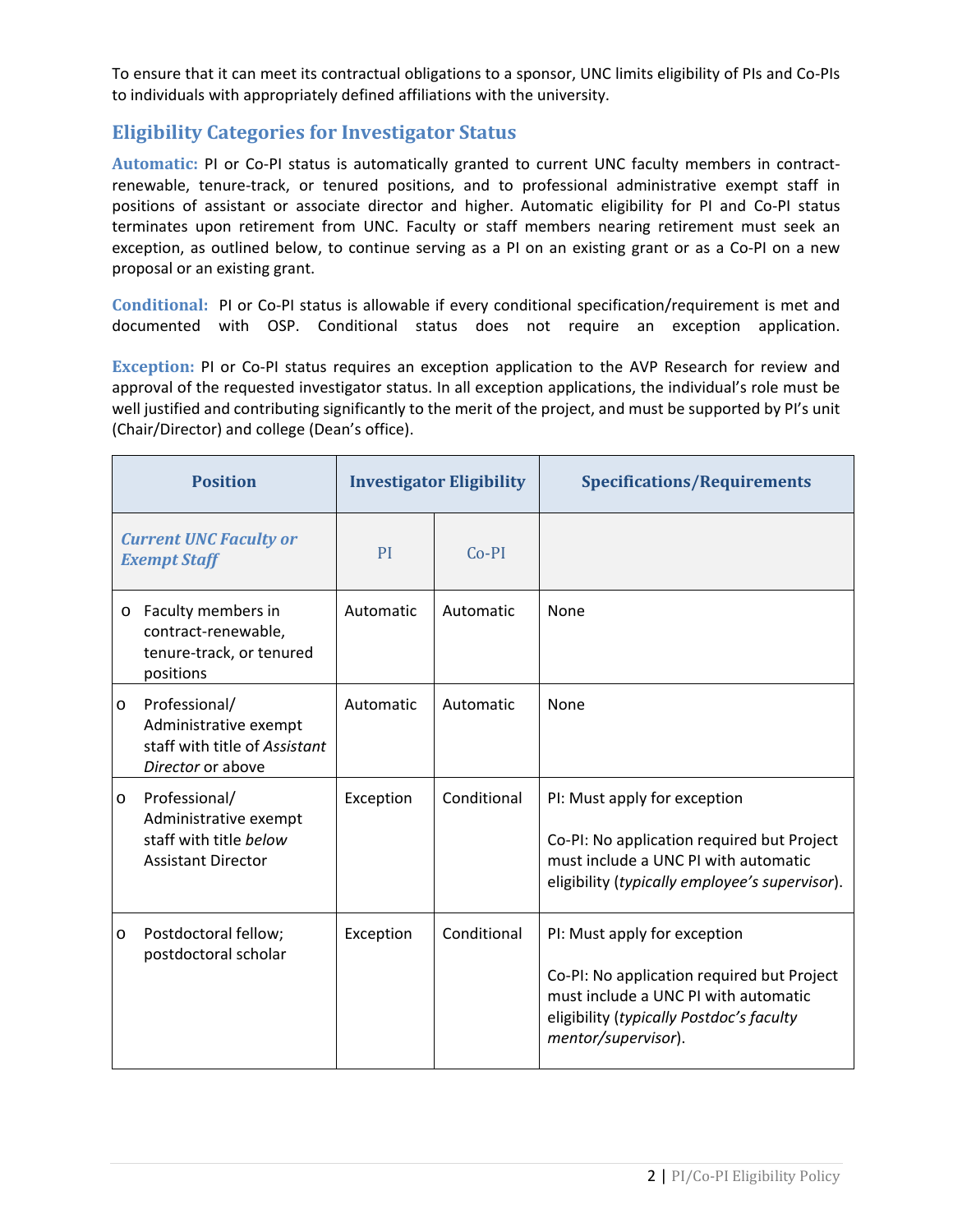| <b>Onboarding UNC Faculty</b><br>or Exempt Staff |                                                                                                                   | PI          | $Co-PI$     |                                                                                                                                                                                                                                                                                                                                                                                 |
|--------------------------------------------------|-------------------------------------------------------------------------------------------------------------------|-------------|-------------|---------------------------------------------------------------------------------------------------------------------------------------------------------------------------------------------------------------------------------------------------------------------------------------------------------------------------------------------------------------------------------|
| $\circ$                                          | If pending position has<br>automatic eligibility                                                                  | Conditional | Conditional | No application required. Employee's<br>supervisor (Dean/Director/VP) must<br>confirm employee's contract start date via<br>email to OSP. Anticipated award start date<br>must be after employee start date.                                                                                                                                                                     |
| $\circ$                                          | If pending position does<br>not have automatic<br>eligibility                                                     | Exception   | Conditional | PI: Must apply for exception<br>Co-PI: No application required but Project<br>must include a UNC PI with automatic<br>eligibility (typically employee's supervisor).                                                                                                                                                                                                            |
|                                                  | <b>Current UNC Student</b>                                                                                        | PI          | $Co-PI$     |                                                                                                                                                                                                                                                                                                                                                                                 |
| O                                                | On a student project                                                                                              | Conditional | Conditional | No application required. Student's UNC<br>faculty advisor must have automatic<br>eligibility and is ultimately responsible for<br>the fiscal management and oversight<br>responsibilities for the project conduct.                                                                                                                                                              |
| O                                                | On a faculty project                                                                                              | N/A         | Exception   | Co-PI: Must apply for exception and<br>project PI must be a UNC faculty member<br>with automatic eligibility (typically the<br>student's faculty advisor).                                                                                                                                                                                                                      |
| <b>Other / temporary</b><br><b>contracts</b>     |                                                                                                                   | PI          | $Co-PI$     |                                                                                                                                                                                                                                                                                                                                                                                 |
| O                                                | <b>Collaborator conducting</b><br>work at collaborator's<br>institution (e.g.<br>subaward)                        | N/A         | Conditional | An authorized official of collaborator's<br>institution must complete and sign the<br><b>UNC Subrecipient Commitment &amp; Risk</b><br>Assessment Form.<br>Project work conducted at UNC must be<br>under the direction of the UNC PI.<br>(Collaborator is responsible for following<br>his/her institution's policy and procedures<br>applicable to investigator eligibility.) |
| $\circ$                                          | Retired or separated<br>from UNC (e.g.: no longer<br>on a faculty contract nor<br>in an exempt staff<br>position) | Exception   | Exception   | Must apply for exception in all cases, even<br>if employee held PI/Co-PI status on the<br>award pre-retirement.<br>Provost-approved agreement is required,<br>outlining the terms/conditions of post-<br>retirement status and individual's<br>responsibilities to UNC related to the<br>award.                                                                                 |